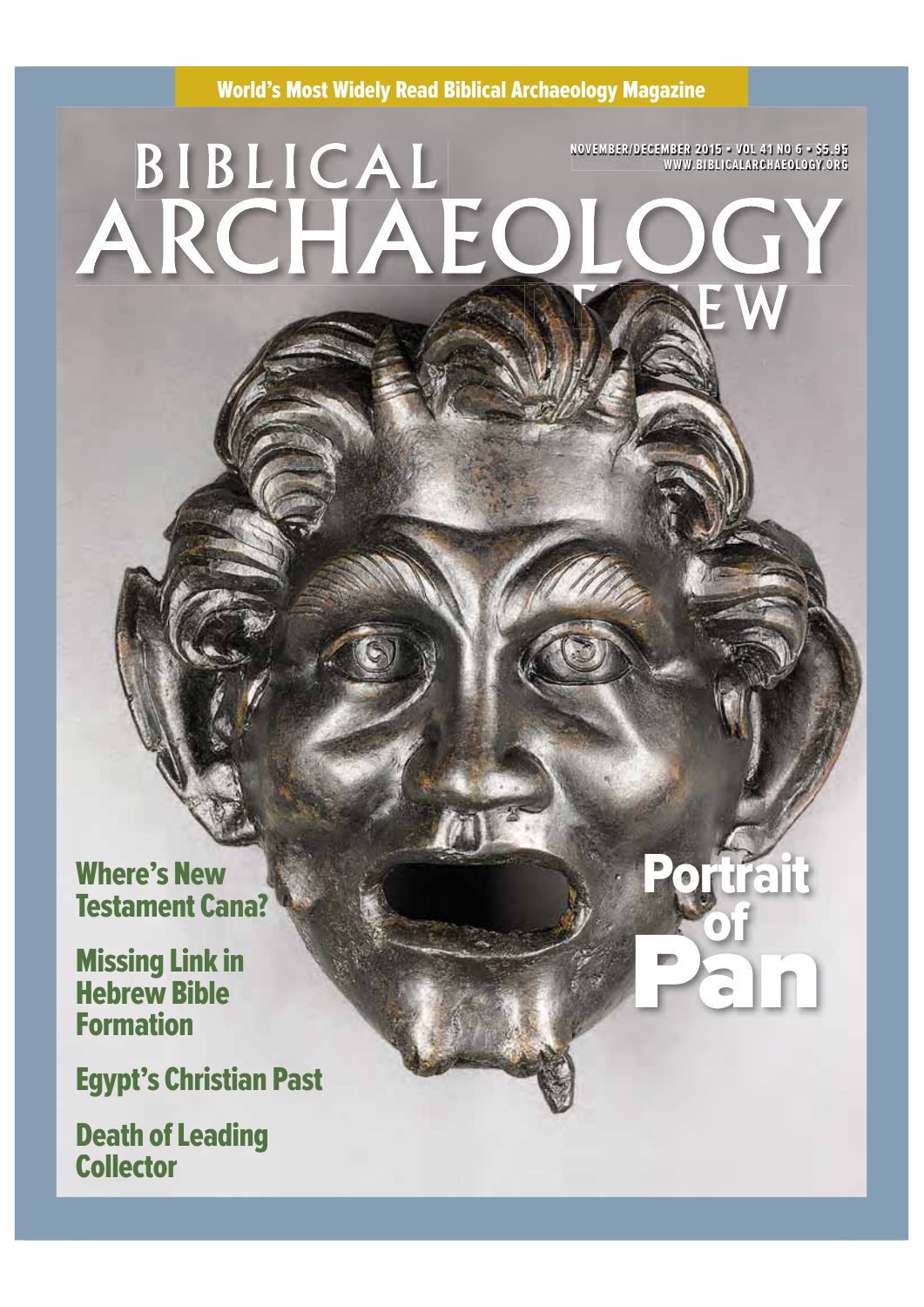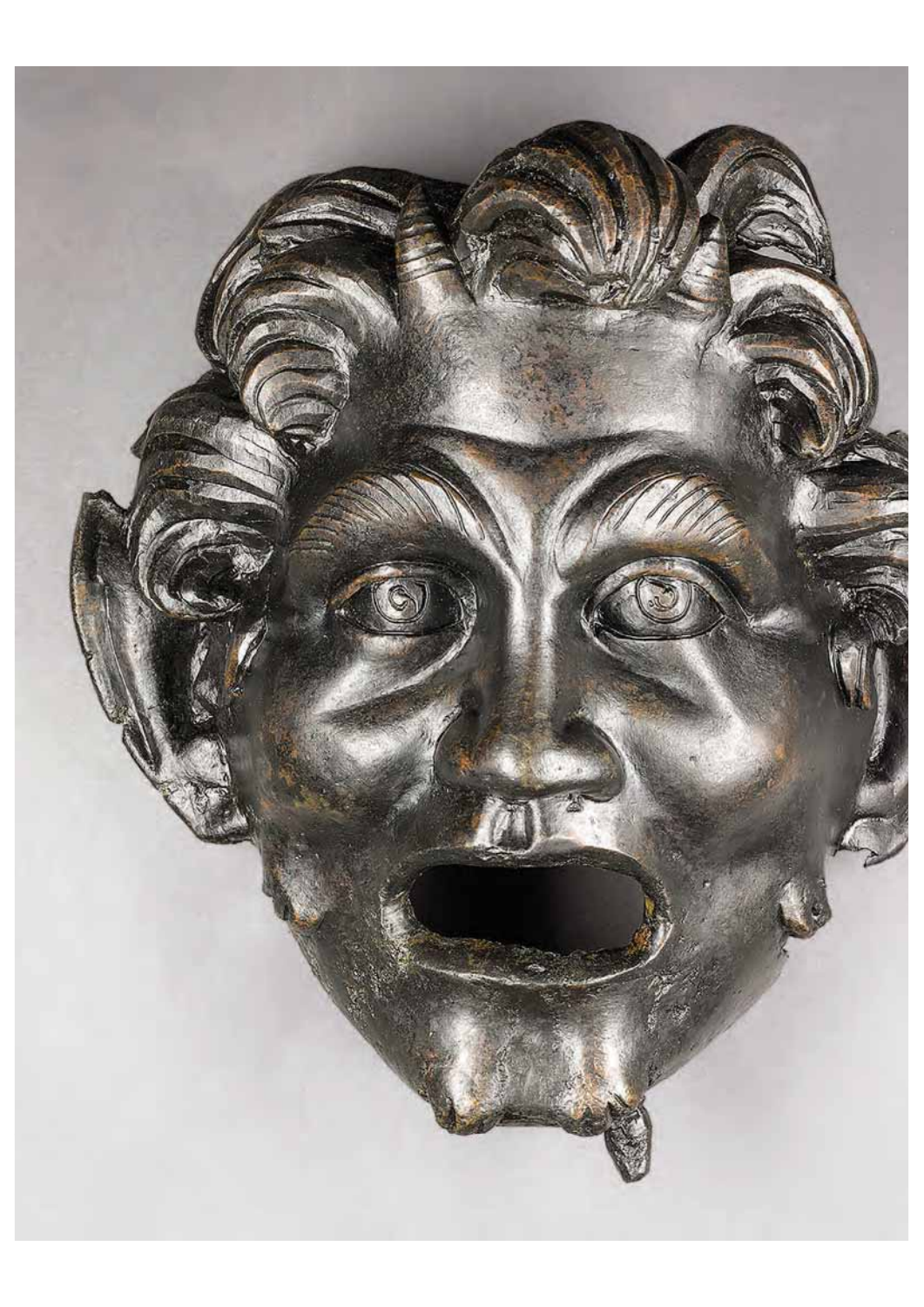# Pan at Hippos Face of Greek God Unearthed

# **By Michael Eisenberg**

**"You have never seen such a find!"**  yelled Alexander Iermolin at Antiochia Hippos (Sussita),\* located a thousand feet above the Sea of Galilee. A group of 15 of us were excavating the site's outworks in November 2014.

We hurried over as Alexander pulled out a large piece of metal covered in dirt near one of the basalt tower walls. After a few seconds, we realized that we were looking at a face. We removed some dirt from the metal and recognized a large bronze mask of the Greek god Pan (Faunus in the Roman pantheon) or possibly a satyr (a mythological creature resembling a man with equine or goat-like

\*Michael Eisenberg and Arthur Segal, "The Spade Hits Sussita," **BAR**, May/June 2006; Vassilios Tzaferis, "Sussita Awaits the Spade," **BAR**, September/October 1990; Hershel Shanks, "Archaeological High Horse," **BAR**, November/December 2014.

**FACE OF PAN. The bronze mask uncovered at Hippos depicts a young man—most likely Pan or the Roman god Faunus—with small horns on his head, a forelock, long pointed ears and strands of a goat beard. With a gaping mouth and glazed, furious eyes, he stares out at the passing world. Here the mask is shown after its full conservation treatment.**

features). The face stared back at us with glazed, furious—almost tragic—eyes and a gaping mouth.

We marveled at the size of the mask—and its quality. Perhaps we should not have been surprised, however, because Hippos was a flourishing *polis* of the Decapolis during the Roman period.

Located east of the Sea of Galilee on the crest of Sussita Mountain, Hippos was founded around the middle of the second century B.C.E. by the Seleucids. The Greeks named the site Antiochia Hippos ("hippos" is Greek for "horse").

Hippos was conquered by the Hasmonean king Alexander Jannaeus in 101 B.C.E., but the tide shifted again in 64 B.C.E. when the region fell under Roman control. Hippos became a Decapolis city, one of ten administrative Greco-Roman cities that had internal autonomy and jurisdiction over a large area in what is now Jordan, Israel and Syria. At that time, a pagan population and a Jewish minority lived at the site. When Hippos later became part of the domain of Herod the Great, it remained a primarily pagan city.

During the First Jewish Revolt against Rome, Jews from the western side of the lake, from

M. EISENBERG

M. EISENBER0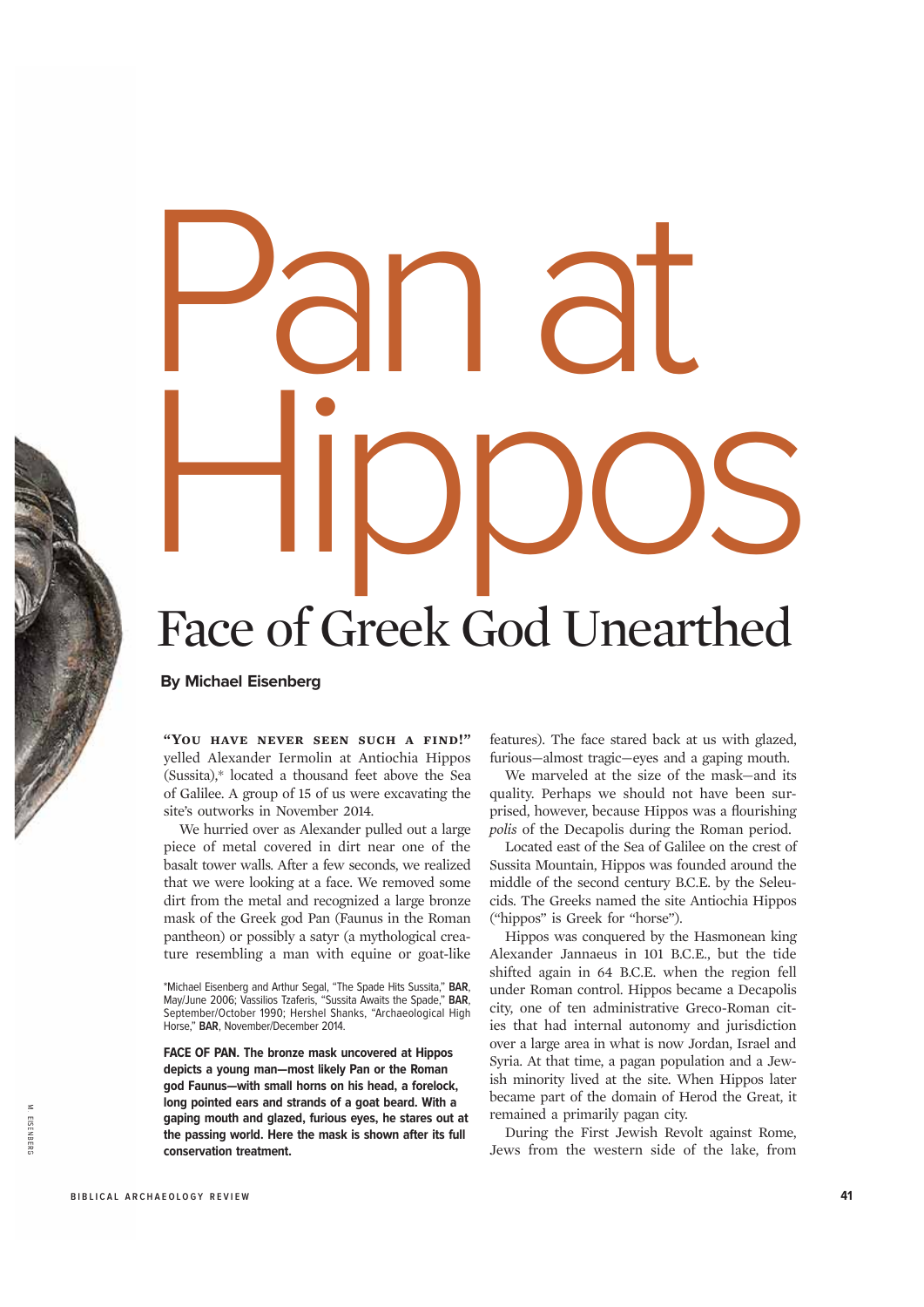

Tiberias and around, came to the eastern side, torching and devastating Hippos's region, but they could not take the fortified city itself. Hippos's Jewish minority was imprisoned and sold into slavery.

Hippos remained predominantly pagan until the fourth century C E., when it became a Christian city; by the mid-fourth century, it had become a bishop's seat.\* At least seven Byzantine churches were built in Hippos, five of which have been partially or fully excavated.

In 636 C.E., the region was conquered by the Early Islamic forces, and it began diminishing in importance.

Hippos was destroyed—never to be resettled—after the devastating earthquake of January 18, 749 C.E. This catastrophe, together with the isolated location of Hippos on the crest, preserved the site exceptionally well for 21st-century archaeologists.

The scarce historical sources dealing with Hippos and the archaeological remains exposed so far provide a glimpse into the daily lives and religion of the site's inhabitants. Pagans,

\*Michael Eisenberg and Arthur Segal, "Hercules in Galilee," **BAR**, November/December 2011.

**SUSSITA'S SADDLE RIDGE. As seen from the east toward the saddle ridge and the crest, the Sussita Mountain overlooks the Sea of Galilee. Antiochia Hippos (Sussita) boasts archaeological remains from the Hellenistic through Islamic periods. The mausoleum, the ditch and the new area of excavations are marked above.**

Christians, Jews and Muslims all left their marks on the stones of the city.

Which pagan gods did Hippos's inhabitants worship? The remains of a Roman temple inside the



Hellenistic compound were probably for Tyche (Fortuna), the city's protector, who is known from the

**DECAPOLIS CITIES. During the Roman period, Hippos was one of ten Decapolis cities that governed one of Rome's eastern provinces. It had jurisdiction over its surrounding area and internal autonomy. The other Decapolis cities are situated in modern Israel, Jordan and Syria.**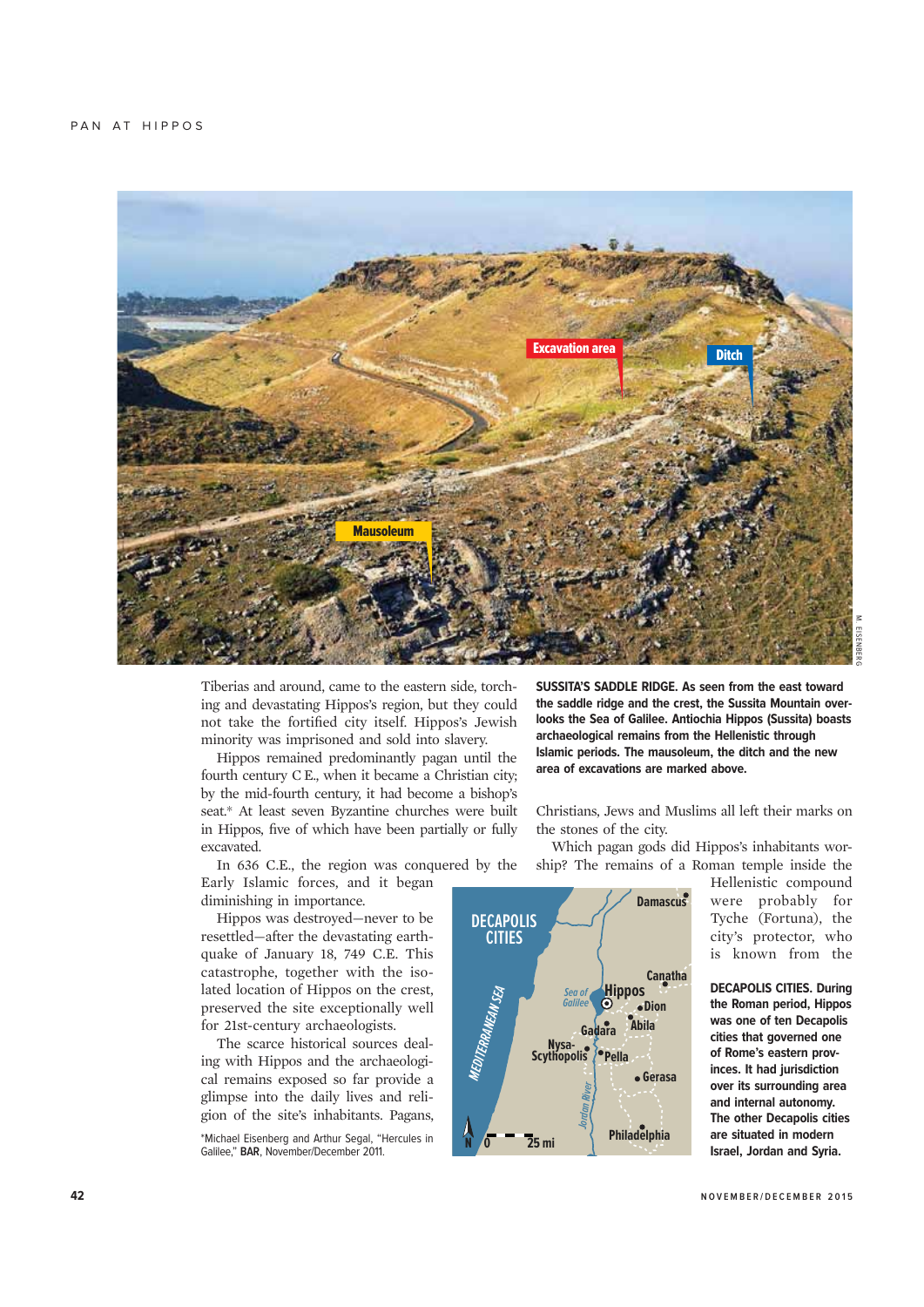

numismatic evidence and a fresco found at the site. On the highest area of the crest in the southeast, several architectural fragments of a monumental building have been found and are perhaps remnants of a temple to Zeus. From coins minted at Hippos, we know that a temple for Zeus of the mountains existed at Hippos, and normally temples to Zeus were located on the highest area. The bronze mask of the Greek god Pan may suggest that Pan or his companion Dionysus was also worshiped here.

Pan, the rustic Greek god of the wild, shepherds and music, is often depicted as half goat and half man. He was worshiped at least as early as the fifth century B.C.E. in Arcadia (Greece), which was the focal point of his cult. His name comes from old Arcadian, meaning "to pasture." Pan later became a popular god in the east, often appearing as part of the Dionysian procession. His main attributes are the syrinx (Pan flute) and the pedum (shepherd's crook). He is frequently described as chasing and lusting after nymphs. Pan is also associated with love of the countryside and the pursuit of rustic simplicity, which explains why he was worshiped mainly in open fields, caves or grottoes.

As with many Greek gods, the Romans adopted Pan into their own pantheon, syncretizing him with the Roman god Faunus, the rustic god of the forests.

**EARTHQUAKE EVIDENCE. A devastating earthquake on January 18, 749 C.E. destroyed the site of Hippos. All of the columns in the South Church toppled off their bases in a neat row (seen above). After this tragedy, Hippos was abandoned and never resettled.**

Faunus, Pan and satyri appear in various mythological tales and are among the most popularly depicted subjects in Classical art.

Sussita Mountain is surrounded by three riverbeds cutting it off on all sides, except the southeast, where a saddle ridge connects the crest with its surroundings. Naturally the main road to the city was built here, since it was the most accessible, but also the most vulnerable, area. The inhabitants sought to protect it with fortifications and a defensive ditch— 26 feet wide—which cuts through the middle of the saddle ridge and has fortification walls on either side.

While surveying this area, we identified a basalt fortification wall running along the northwestern part of the saddle ridge in the direction of the bastion (a Roman period artillery post) in the middle of the southern cliff. A series of four basalt structures was located near this fortification wall, beneath the main defense ditch.

We initiated the excavation on the southernmost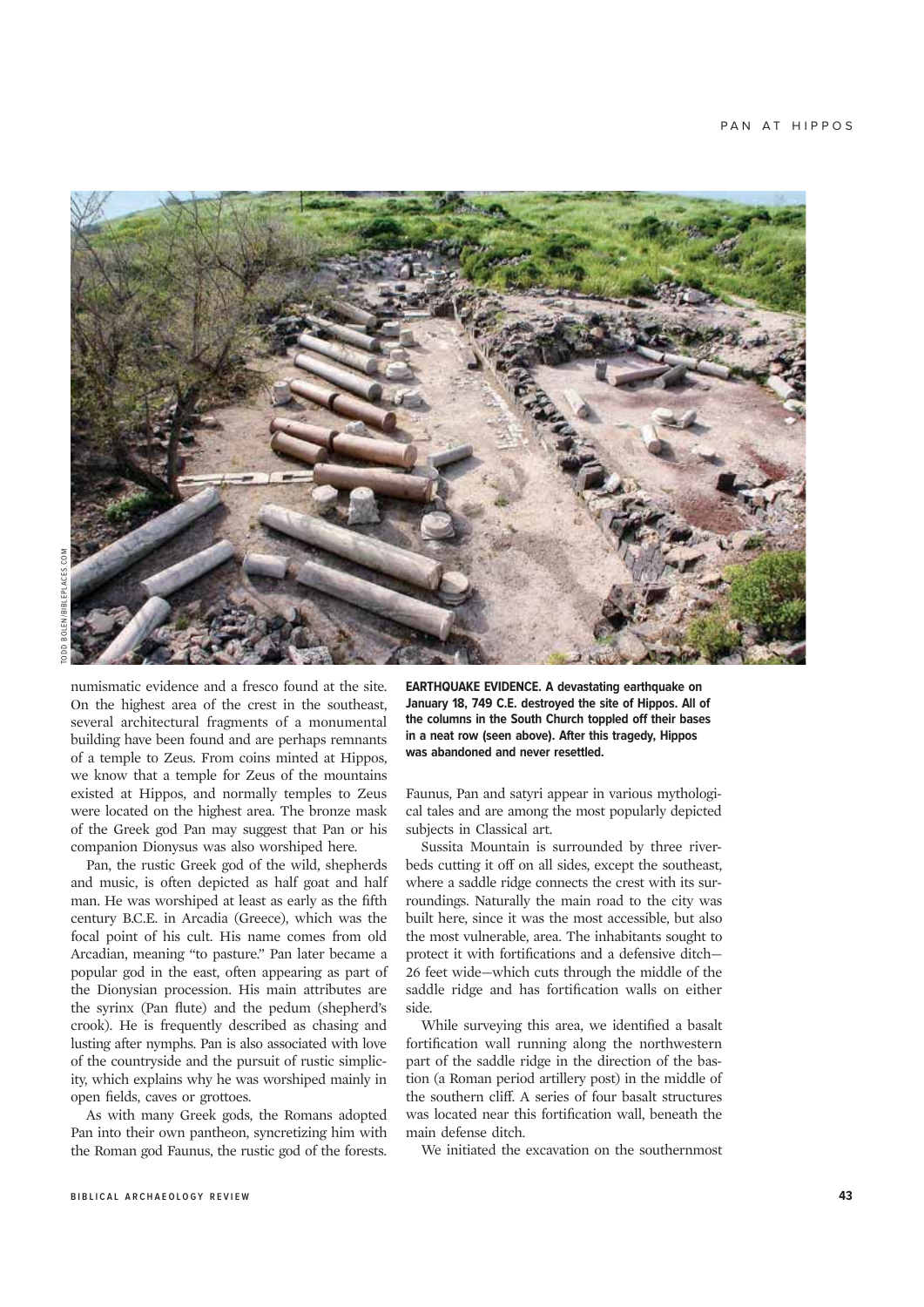structure of the hangars that housed projectiles, *ballistae* and catapults alike. After a few excavation days, a large, round tower—apparently part of a bathhouse—was partially exposed. We have not reached its foundations yet, but in its fill we located a fragment of a ballista ball. It was not the first ballista ball to be found at Hippos, but unlike the usual basalt ballista balls, this ball was made of hard limestone—not of the local basalt. It is likely that the ball was brought and shot by an enemy *ballistae* machine toward the saddle ridge fortifications and broke on impact.

About 100 feet south of the round tower, we started clearing another basalt structure, set beneath the ditch. Its 6.5-foot-wide exterior walls, built of fine basalt ashlars, made it a promising candidate for a corner defense tower connected to the fortifications on the saddle ridge. It was here that our institute's head conservator, Dr. Alexander Iermolin, was operating the metal detector during surface clearing when he discovered the Pan mask beside one of the basalt tower walls.

Following further excavations at the basalt tower, we exposed a pressed earth floor, above which the mask was found. The floor was dated to the first century C.E , but the mask was not found here *in situ*.

Before cleaning or conserving the mask, we had it scanned via radiography by Izhak Hershko and Dan Breitman of the Department of Radiography at the Soreq Nuclear Research Center. After verifying that there were no flaws in the original cast and no severe trauma or corrosion, Alexander began the conservation treatment at the Zinman Institute of Archaeology. The process is basically a mechanical one—cleaning inch by inch under a microscope while documenting each stage.

During the first phase of conservation, we cleaned one half of the front of the mask. After checking the results, we moved to the other half. In the final phase of conservation, we stabilized the metal and applied patina to the front of the mask. The back of the mask is rough and was never intended to

**BASALT TOWER. This photograph shows the basalt tower where the Pan mask was discovered—with Dr. Iermolin sitting on one of its corners. With 6.5-feet thick exterior walls, it served as a corner defense tower and was connected to the fortifications on Hippos's saddle ridge. The mask was uncovered near one of the tower's walls. It rested above a pressed earth floor, which has been dated to the first century C.E. Hippos itself is at the upper left.**

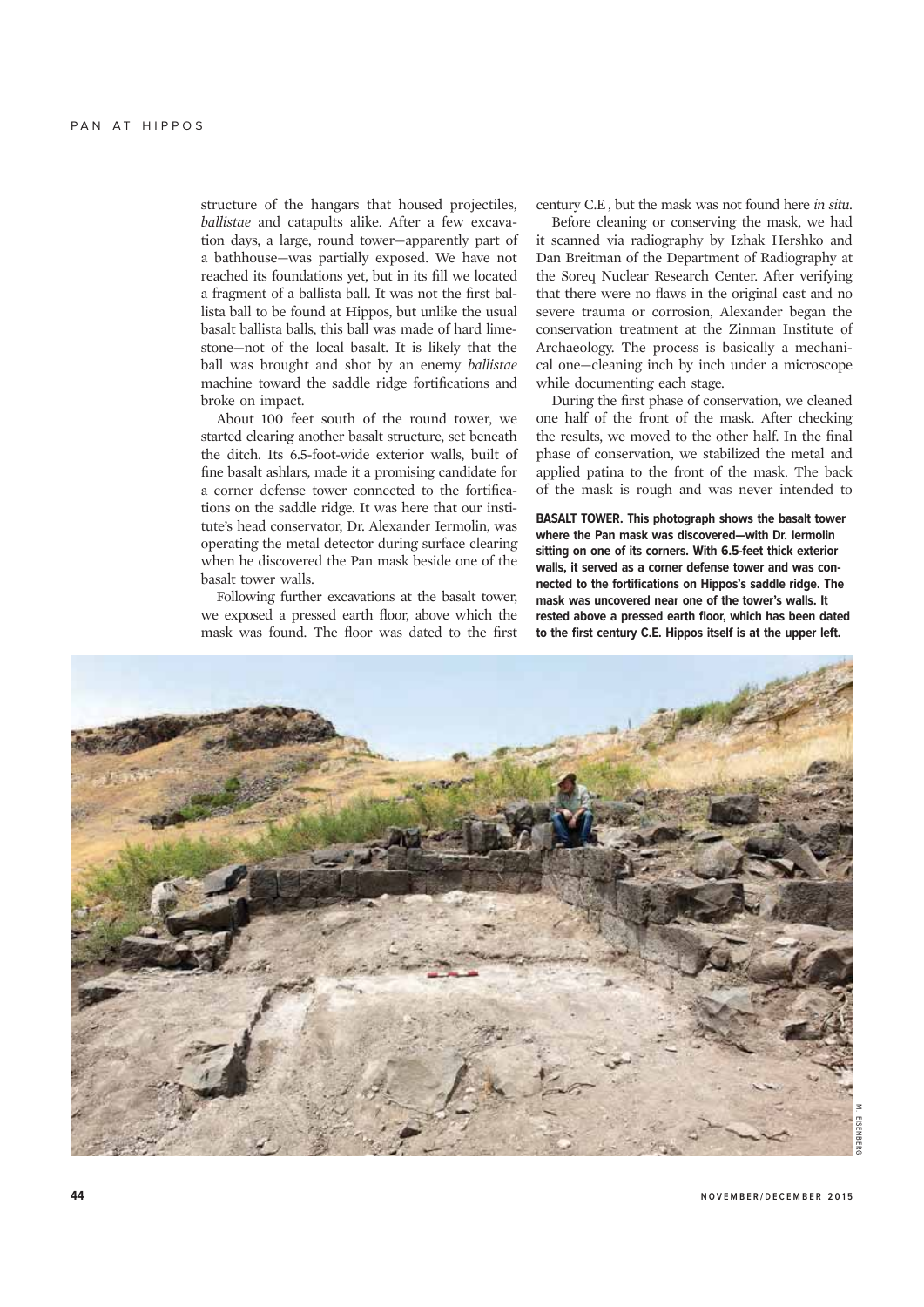



M. EISENBERG

**GODDESS OF FORTUNE. This fresco fragment from Hippos depicts Tyche, the Greek goddess of fortune—or Fortuna in the Roman pantheon. Tyche was the city's protector. The fresco was discovered on a plastered limestone block in the Peristyle House, which has been subsequently renamed the House of Tyche.**

be seen. Traces of lead visible on the rear make it clear that the mask was installed from the back, so we decided to leave the rear alone and merely stabilize it.

Within several months the conservation treatment was complete, enabling us to analyze the mask in detail, assisted by photogrammetry techniques conducted by Eli Gerstein, head of the Photogrammetry Lab at the Zinman Institute and XRF (X-Ray Fluorescence) analysis by Professor Sariel Shalev of the Institute.

Made of well-cast bronze, the mask is almost perfectly preserved, weighing just above 11 pounds and measuring almost 12 inches high and nearly as wide. It portrays a young man with small horns on top of his head, slightly hidden by a forelock. He has strands of a goat beard (of which only one has survived) and long pointed ears.

Similar masks—perhaps influenced by the style of theater masks—are known from the Hellenistic and Roman world, but all of these are made of stone and

**PARTIALLY CONSERVED. Here the Pan mask is shown after being halfway cleaned. The difference between the two sides is striking, with the cleaned portion (on the left) sparkling in comparison to the other. After the conservators checked the results of this cleaning, they cleaned and stabilized the rest of the mask.**

were never intended to be worn as actual masks.

Several sculptures depicting a similar portraiture as our mask, dated to the first–second centuries C.E., are made of marble and bronze. They are generally referred to as satyri and sometimes as Pans/ Fauns. Their common characteristic is the young face, sometimes furious and sometimes mischievous; they often bear two small horns on their foreheads and long pointed ears.

The mask from Hippos bears all these features, but in addition it includes strands of a goat beard. Such features make it easy to identify the mask as depicting the Greek god Pan or, more likely, his Roman counterpart, Faunus—and not just a generic depiction of a satyr.

The Hippos mask should be dated to the first– second centuries C.E.

Although we have identified who the mask represents, we still are not certain about its function. Its weight, material and solid eyes made it CONTINUES ON PAGE 72